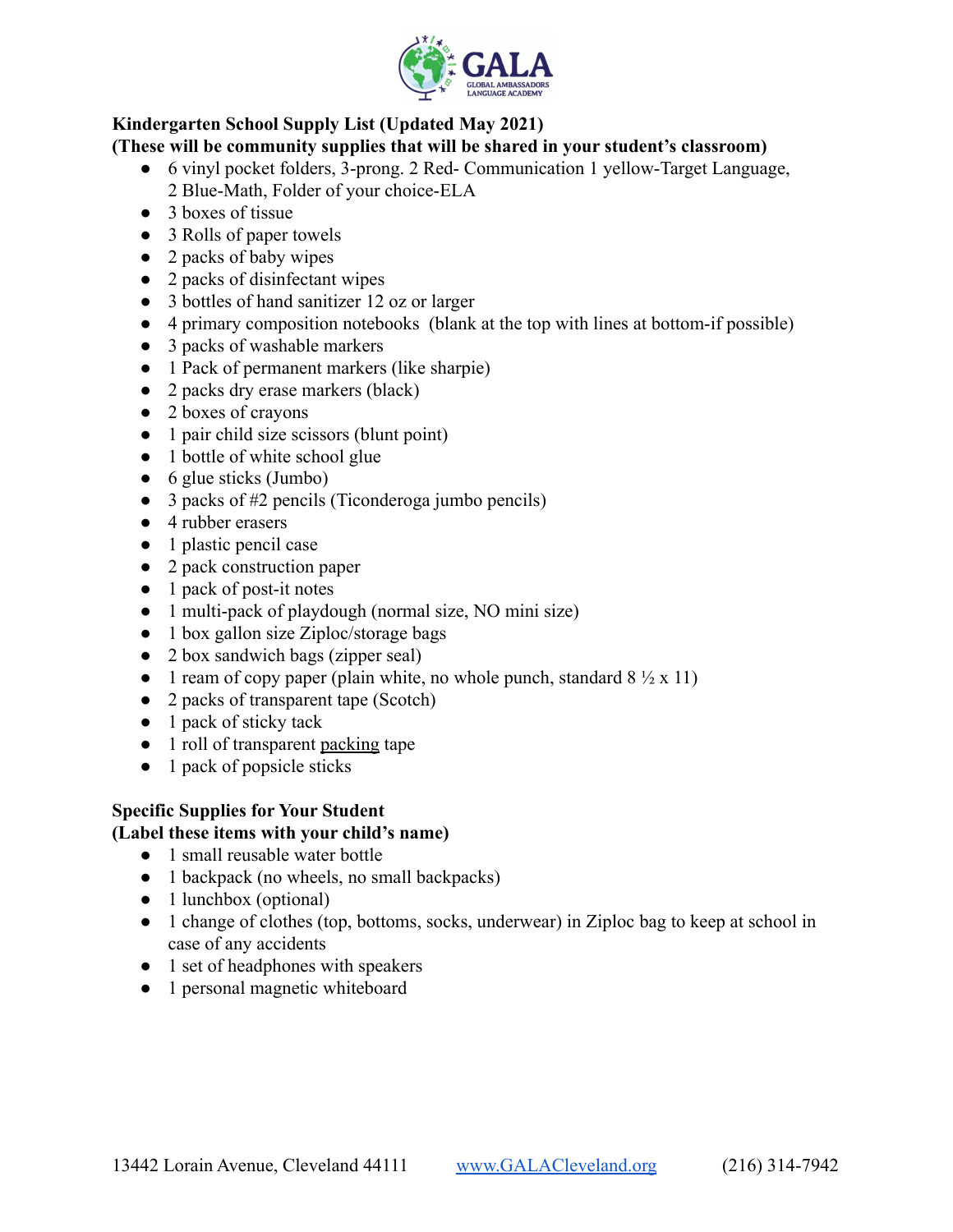

#### **First Grade Classroom Supplies List**

**(These will be community supplies that will be shared in your student's classroom)**

- 3 Plastic Folders with Prongs 2 Pocket Green
- 4 Primary composition notebooks with blank on the top and lines on the bottom
- 4 rolls of transparent tapes small
- 1 roll of transparent packing tape
- 1 BIC wite out bottle
- 1 pack of sticky tack
- 1 pack of color pencils
- 2 packs of tissue boxes
- 2 packs of disinfectant wipes
- 2 rolls of paper towels
- 2 packs of baby wipes
- $\bullet$  4 large glue sticks
- 2 bottles of hand sanitizer
- 2 packs of washable markers
- 2 packs of dry erase markers (Expo brand please!)
- 2 boxes of crayons
- 1 pair of child size scissors (blunt point)
- $\bullet$  2 packs of #2 pencils
- 1 pencil case
- 1 pack of construction paper (variety color)
- 1 pack of post-it notes
- 1 package of play dough
- 1 box of gallon size ziploc bags
- 1 box of sandwich size ziploc bags
- 2 ream of copy paper (plain white, no whole punch, standard size  $8\frac{1}{2}$  " x 11")

#### **Specific Supplies for your Student**

#### **(Label these items with your student's name)**

- 1 small water bottle to keep in the classroom
- $\bullet$  1 backpack (no wheels)
- 1 lunch/snack bag
- 1 change of clothes (top, bottoms, socks, underwear) in bag to keep at school in case of any accidents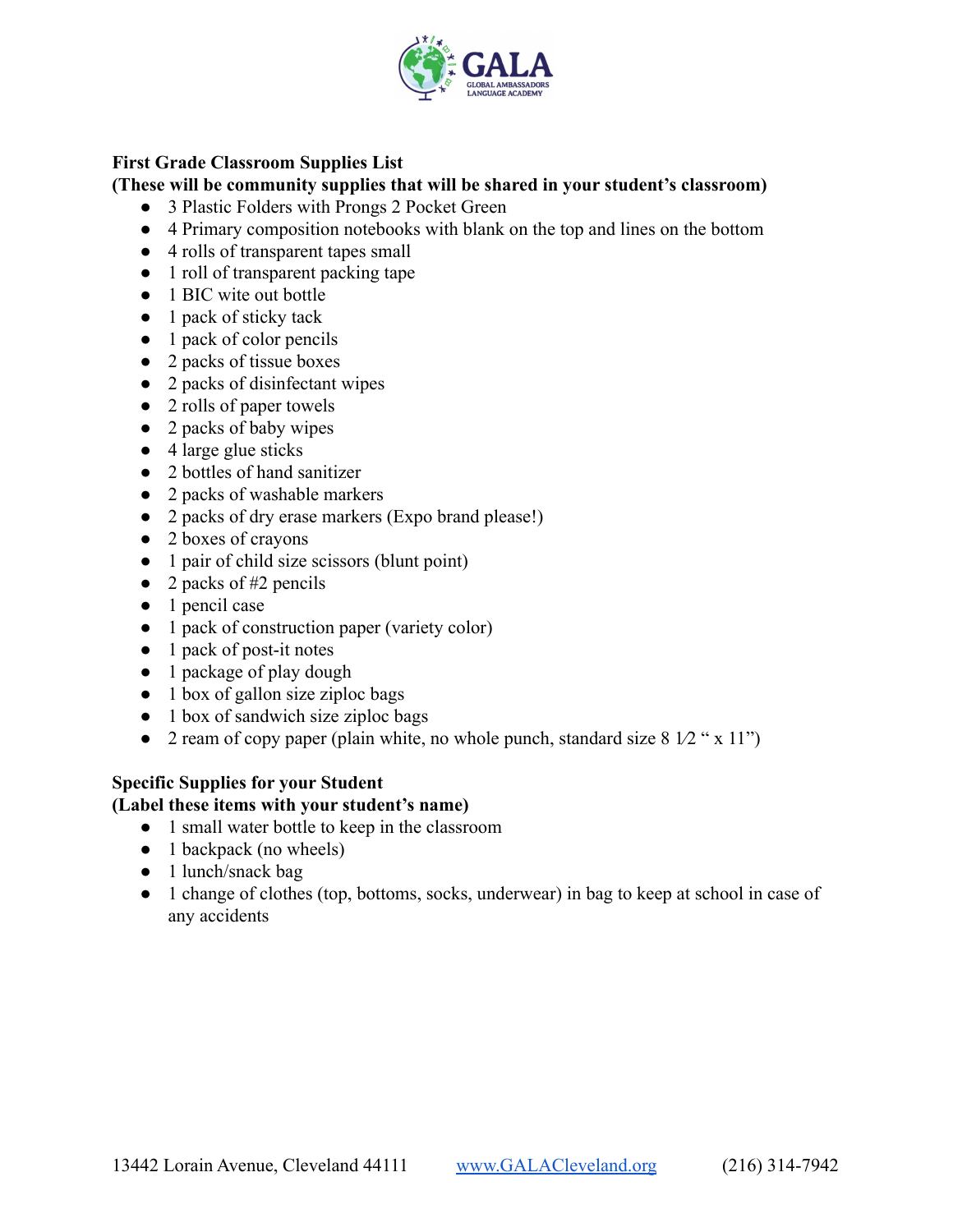

## **Second Grade Classroom Supplies List**

#### **(These will be community supplies that will be shared in your student's classroom)**

- 3 Vinyl (plastic) folders with prongs (1 red, 1 green, 1 blue)
- 2 boxes of tissues
- 2 packs of disinfectant wipes
- 1 roll of paper towels
- 1 bottle of hand sanitizer
- 1 pack of 8 crayola markers
- 1 pair of child size scissors (blunt point)
- $\bullet$  4 packs of 12 #2 pencils
- 1 pack of construction paper (variety color)
- $\bullet$  1 ream of copy paper (plain white, no hole punch, standard size 8 1/2" x 11")
- $\bullet$  2 white-outs
- 1 box of 12 crayola colored pencils
- $\bullet$  2 pink erasers
- 2 wide ruled spiral notebooks with plastic cover (1 blue, 1 green)
- 3 composition books 2 wide rule, 1 primary journal
- $\bullet$  1 pack of 4 glue sticks
- 2 packs of 4 Expo dry-erase markers
- 1 box of gallon/sandwich size ziploc bags
- 1 clear scotch tape
- 1 pack 3 x 5 index cards
- 1 pack sticky tack
- 2 red pens

#### **Optional (Teacher wish list):**

- stickers
- popsicle sticks
- clothes pins

#### **Specific Supplies for Your Student (Label these items with your child's name)**

- 1 small reusable water bottle
- 1 backpack (no wheels, no small backpacks)
- $\bullet$  1 lunchbox (optional)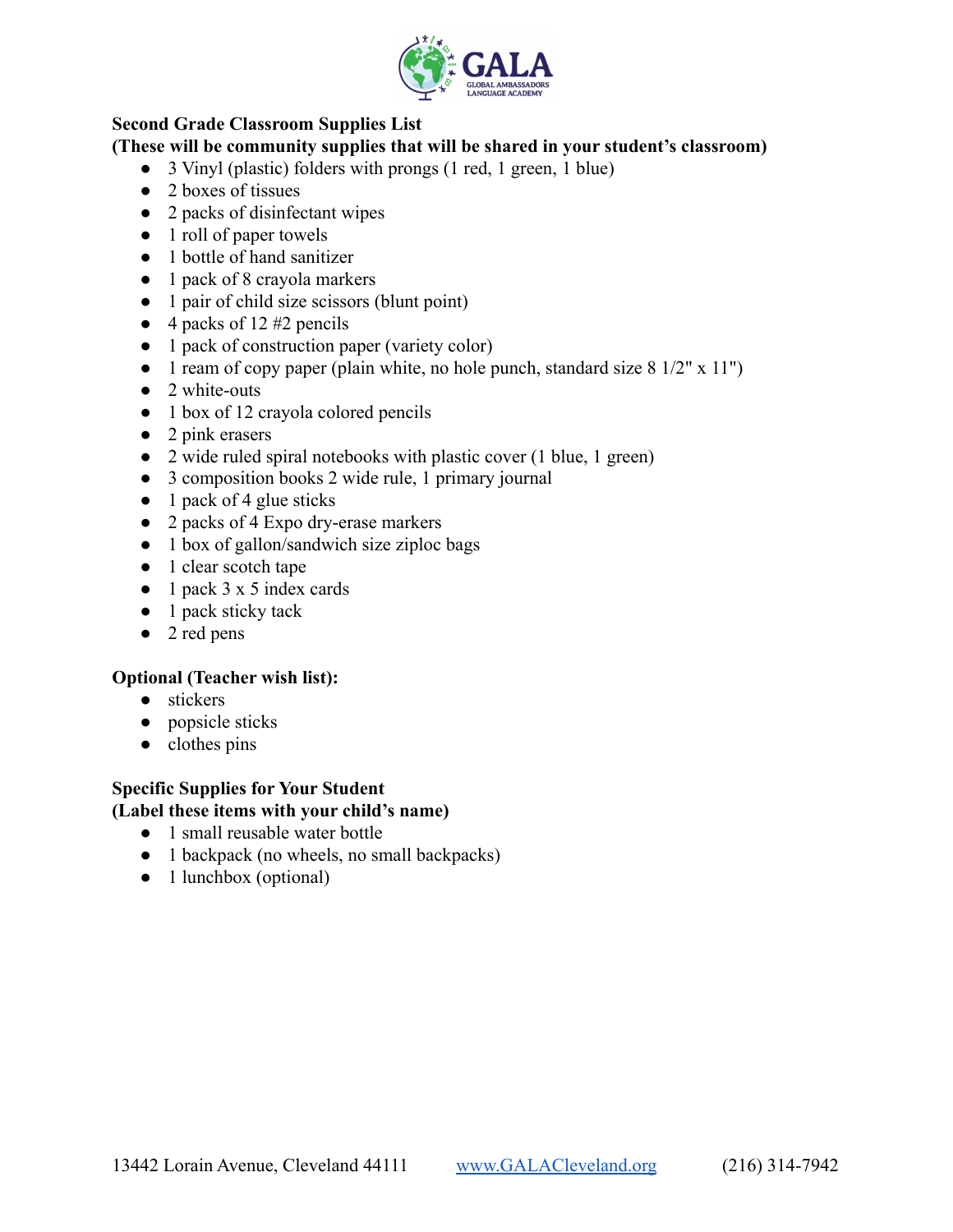

## **Third Grade**

## **(These will be community supplies that will be shared in your student's classroom)**

- $\bullet$  marble composition notebook  $(x2)$
- $\bullet$  crayons (x2 24 pack)
- plastic cover spiral notebooks (1x blue 1x yellow 1x green)
- $\bullet$  pencils (x4 pack of 12)
- glue sticks  $(x4)$
- $\bullet$  clear tape  $(x2)$
- Index card  $(x1 \text{ white } x1 \text{ color})$
- $\bullet$  tissue boxes  $(x2)$
- paper towels  $(x2)$
- $\bullet$  clorox wipes (x2)
- ziploc bags  $(x1$  gallon,  $x1$  sandwich,  $x1$  quarter)
- $\bullet$  clipboards  $(x1)$
- dry erase markers  $(x1$  pack of 20, 1 student set fine tip markers)
- $\bullet$  markers  $(x1)$
- $\bullet$  construction paper  $(x1)$
- $\bullet$  folders (x3 blue plastic folder)
- $\bullet$  2 inch binders (x2 white color)
- $\bullet$  cardstock  $(x1)$
- erasers (x1 pack)
- $\bullet$  pens (x1 red)
- $\bullet$  pencil box  $(x1)$
- $\bullet$  white copy paper (x2 packs)

#### **Optional:**

- Sticker
- scissors
- white out
- binder rings/book rings
- color pencils
- sheet protector

# **Specific Supplies for Your Student**

- **(Label these items with your child's name)**
	- 1 small reusable water bottle
	- 1 backpack (no wheels, no small backpacks)
	- 1 lunchbox (optional)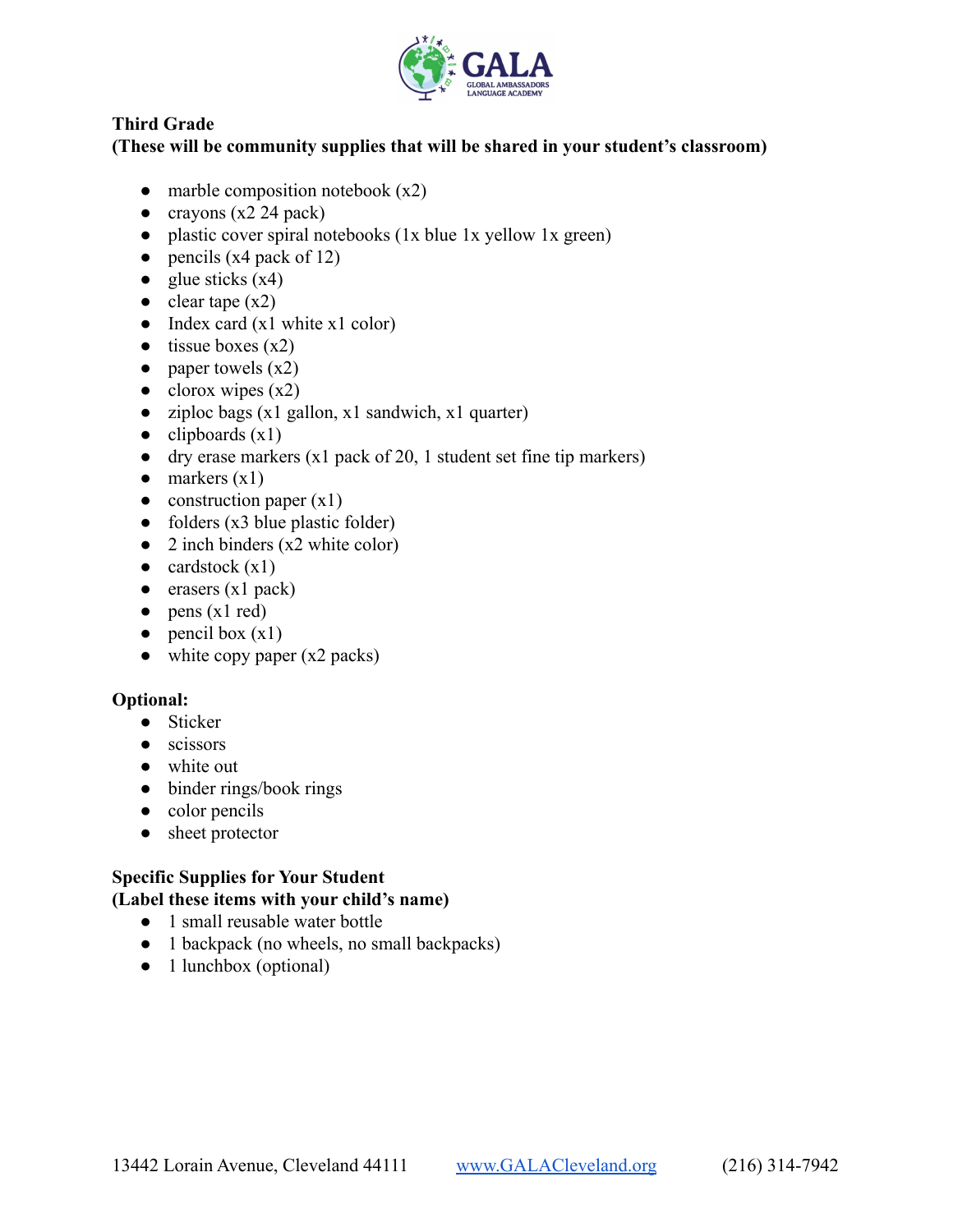

# **Fourth Grade**

## **(These will be community supplies that will be shared in your student's classroom)**

- $\bullet$  loose leaf paper (x1 pack)
- $\bullet$  composition notebook  $(x3)$
- graph paper composition notebook  $(x1)$
- $\bullet$  pencils (x1 pack)
- glue sticks  $(x2)$
- $\bullet$  clear tape  $(x2)$
- $\bullet$  Index card (x1 white x1 color)
- $\bullet$  tissue boxes  $(x2)$
- paper towels  $(x2)$
- $\bullet$  clorox wipes  $(x2)$
- ziploc bags (x1 gallon, x1 sandwich, x1 quarter)
- dry erase markers  $(x1$  teacher set, 1 student set fine tip markers)
- $\bullet$  markers  $(x1)$
- $\bullet$  construction paper (x1)
- $\bullet$  folders (x4 blue plastic folder)
- $\bullet$  cardstock  $(x1)$
- $\bullet$  erasers (x1 pack)
- $\bullet$  pens (x1 red)
- Mini white board  $(X1)$
- Protractor
- Ruler
- $\bullet$  Post it notes  $(x1)$
- $\bullet$  Pencil case  $(x1)$
- Sheet protectors (1 pack)

#### **Optional:**

- Stickers
- copy paper
- scissors
- white out
- colored pencils
- table organizer for teacher
- Lysol disinfectant spray

## **Specific Supplies for Your Student**

#### **(Label these items with your child's name)**

- 1 small reusable water bottle
- 1 backpack (no wheels, no small backpacks)
- $\bullet$  1 lunchbox (optional)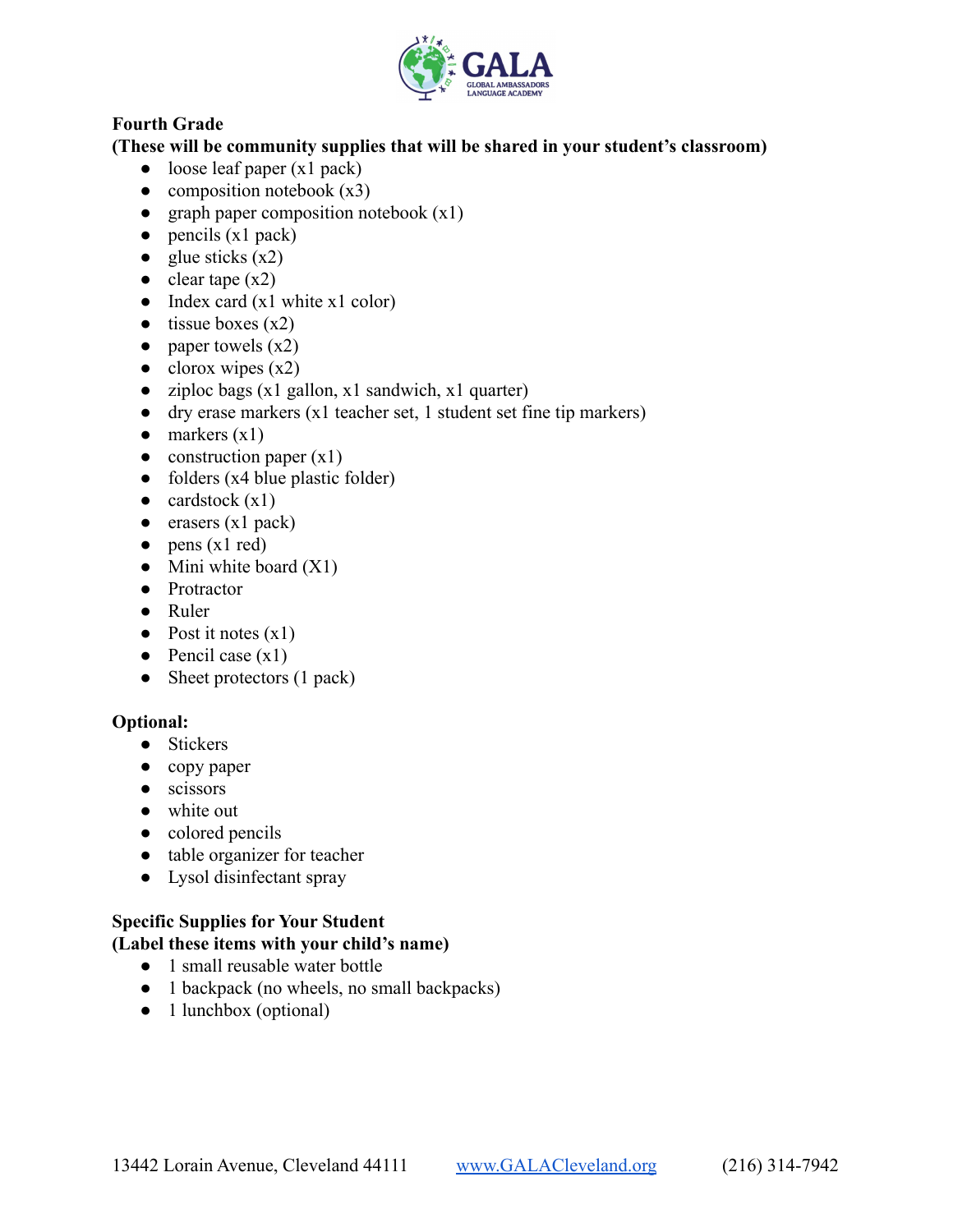

## **5th Grade**

## **(These will be community supplies that will be shared in your student's classroom)**

- Loose leaf paper
- Clorox Wipes  $(x2)$
- Paper towels  $(x2)$
- Tissue Boxes  $(x2)$
- Mini White Board  $(x1)$
- Colored Pencils
- $\bullet$  Folders (x5 Green Plastic)
- Composition Notebooks (3)
- Graph paper composition book  $(1)$
- $\bullet$  Pencils (x1 pack mechanical)
- Pens (x1 red, x1 black or blue, x1 purple or green)
- Glue sticks  $(x2)$
- Clear tape  $(x2)$
- Index card  $(x1 \text{ white } x1 \text{ color})$
- Ziploc bags  $(x1 \text{ sandwich})$
- Clipboards  $(x1)$
- Dry erase markers (x1 teacher set, 1 student set fine tip markers)
- Cardstock  $(x1)$
- Erasers (x1 pack)
- $\bullet$  Pencil box  $(x1)$
- Protractor
- Ruler
- Post it Notes

#### **Optional**

- $\bullet$  construction paper  $(x1)$
- Stickers
- copy paper
- scissors
- white out
- $\bullet$  markers  $(x1)$
- table organizer for teacher
- sheet protectors
- Lysol disinfectant spray

#### **Specific Supplies for Your Student (Label these items with your child's name)**

- 1 small reusable water bottle
- 1 backpack (no wheels, no small backpacks)
- 1 lunchbox (optional)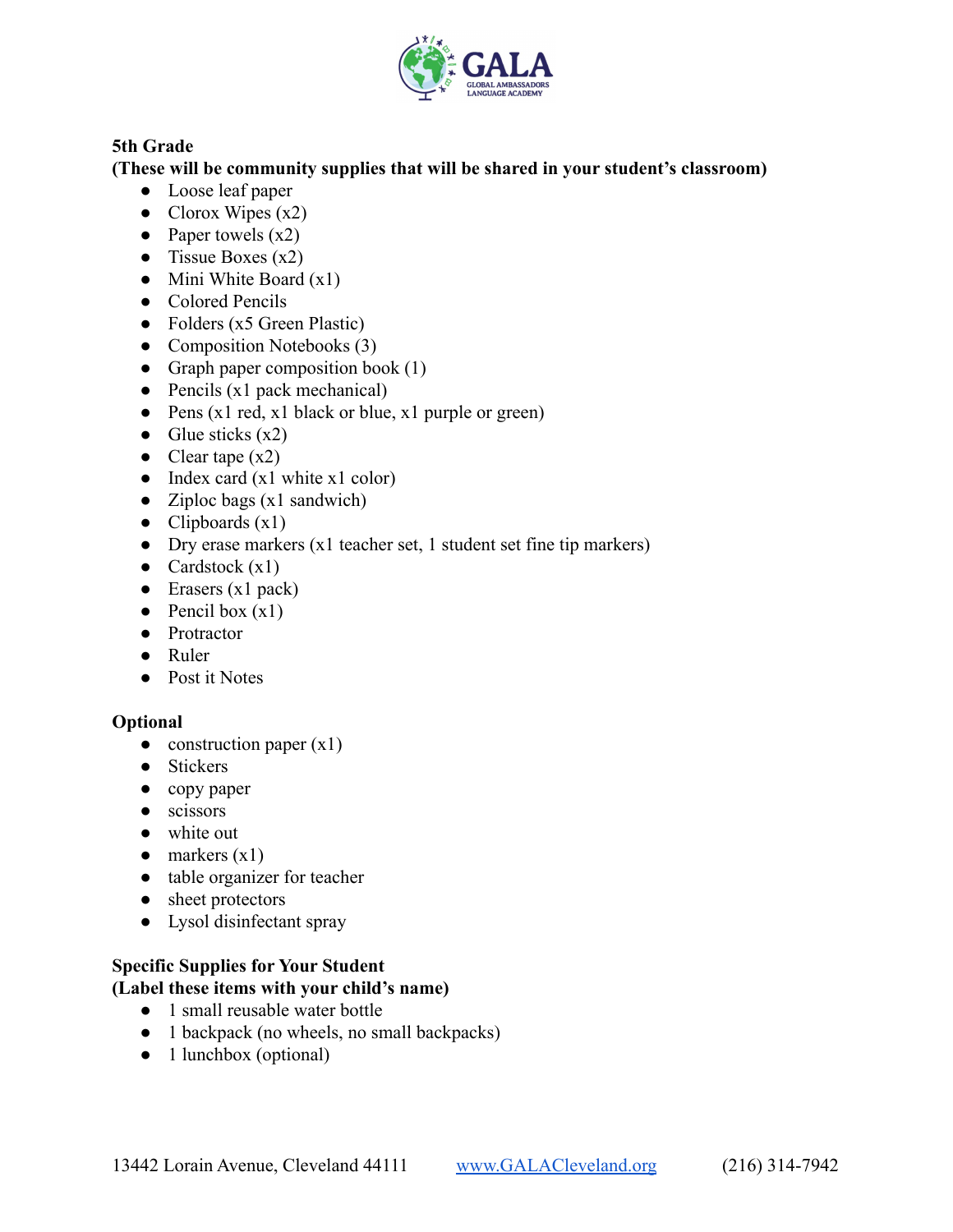

## **6th Grade**

## **(These will be community supplies that will be shared in your student's classroom)**

- Loose leaf paper
- Clorox Wipes  $(x2)$
- Paper towels  $(x2)$
- Tissue Boxes  $(x2)$
- Colored Pencils
- $\bullet$  Folders (x5 Red Plastic)
- 3 Spiral Notebooks
- Composition Notebooks (2)
- $\bullet$  Pencils (x1 pack mechanical)
- Pens (x1 red, x1 black or blue, x1 purple or green)
- $\bullet$  1" Binders (3)
- Sheet protectors
- Glue sticks  $(x2)$
- Clear tape  $(x2)$
- $\bullet$  Index card (x1 white x1 color)
- Ziploc bags  $(x1 \text{ sandwich})$
- Dry erase markers (x1 teacher set)
- Cardstock  $(x1)$
- Erasers (x1 pack)
- $\bullet$  Pencil case  $(x1)$
- Ruler
- Post it Notes

## **Optional**

- copy paper
- graph paper
- scissors
- white out
- $\bullet$  markers  $(x1)$
- table organizer for teacher
- Lysol disinfectant spray

## **Specific Supplies for Your Student**

## **(Label these items with your child's name)**

- 1 small reusable water bottle
- 1 backpack (no wheels, no small backpacks)
- $\bullet$  1 lunchbox (optional)